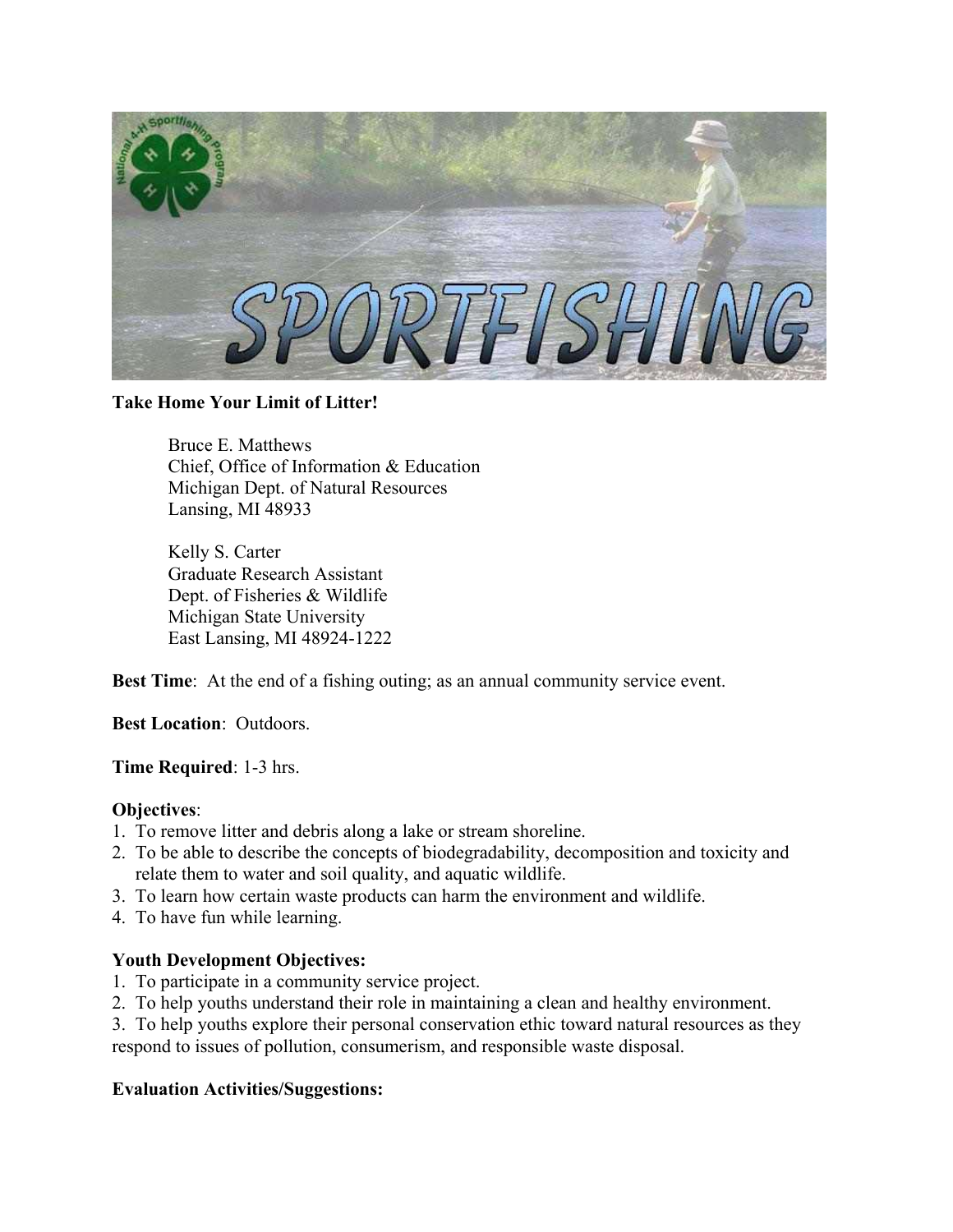Have youths write about the litter that they found, including the overall condition of lake or stream site. One good method for gaining perspective of how litter affects wildlife is to write from a specific point of view, for example: how a bluegill, northern pike, turtle, muskrat, or river otter might describe the affects of litter and pollution on their livelihood.

Have youth write a news release describing the event for local print media. Take photos to illustrate the area before and after the project.

Write a journal entry after completing this project. Share thoughts with other club members or family.

## **Roles for Teen and Junior Leaders:**

Pair up with younger members to assist with the removal of large debris and hazardous items such as broken glass and wire.

Have older members invite the local media to the event. Their stories or interviews can provide good public relations for the club and could result in bringing in new members!

## **Potential Parental Involvement:**

Assist with hauling the trash to the proper dump stations: oil, glass and cans to a recycling center, other materials to the local waste management site.

# **Equipment/Materials:**

- heavy duty plastic garbage bags (clear)
- work gloves and/or rubber gloves (surgical gloves are available by the box and are reasonably inexpensive)
- notebook and pencil
- hip boots or waders
- personal floatation devices if the water is fast-moving, deep or has a drop-off
- first aid kit

**Safety Considerations**: Leader should be familiar with the clean-up site so that they can provide any necessary safety instructions regarding the topography of the area, currents, drop-offs, and any dangerous wildlife or poisonous plants in the region.

Instruct youth to use caution when handling sharp objects such as broken glass or wire. Youths should be cautioned against picking up medical needles.

Leaders should check into any applicable regulations governing the disposal of hazardous or other regulated materials.

# **References:**

- Center for Marine Conservation. (no date). Plastics in the ocean: more than a litter problem. Washington, D.C.
- Edelstein, K.L. and B.E. Matthews. 1993. Aquatic sampling. NY Sportfishing and Aquatic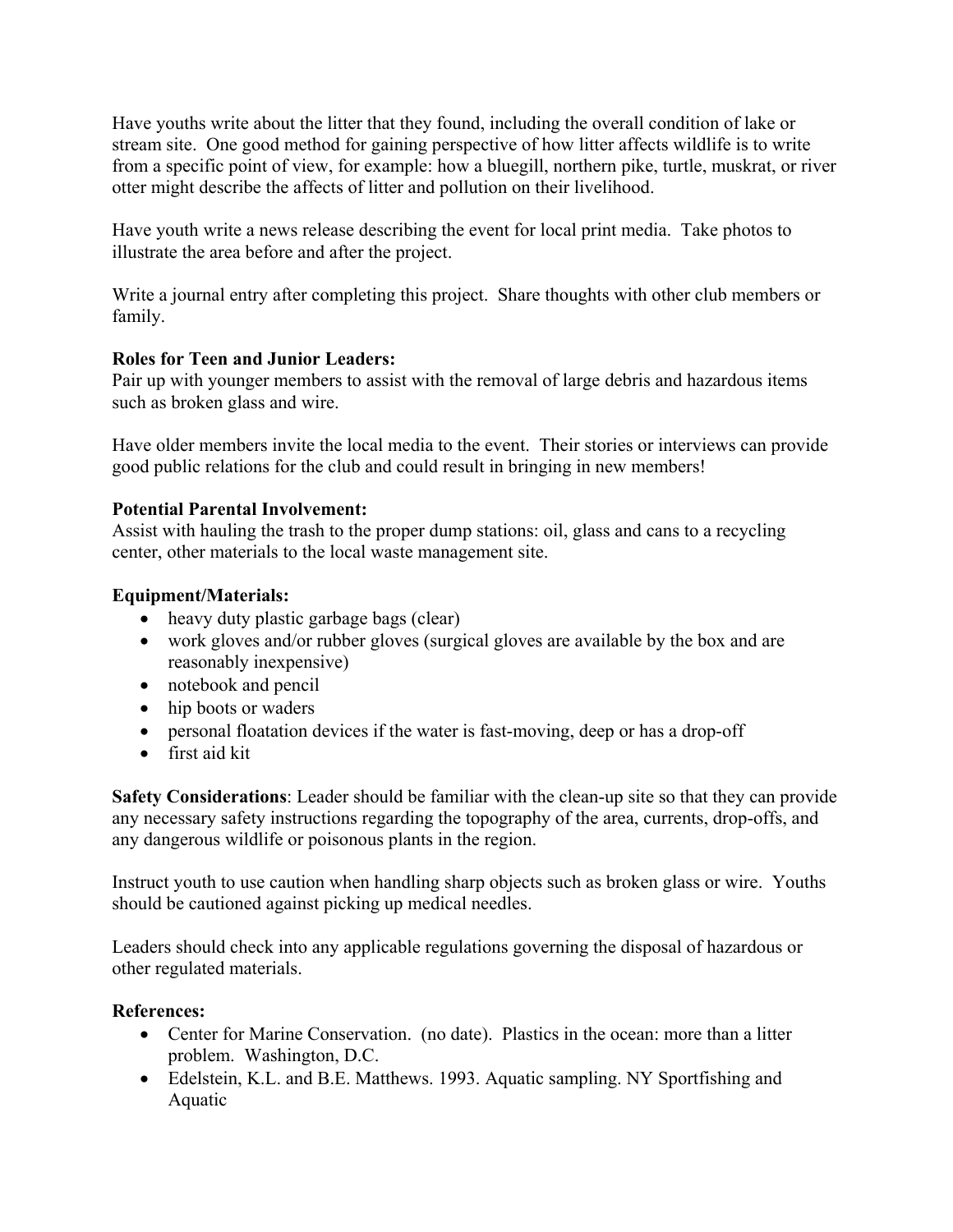- Resources Education Program Manual. Cornell U.: Ithaca, NY. 75 pp.
- The Watercourse and Western Regional Environmental Education Council. 1995. Project
- WET. Bozeman, MT.
- Western Regional Environmental Education Council. 1992. Project WILD-Aquatic. Bethesda, MD.

# **Lesson Outline**

| <b>Application</b>             | <b>Presentation</b>                                       |
|--------------------------------|-----------------------------------------------------------|
| Choose a waterbody to clean    | I. Choose a section of stream or lake shore needing       |
|                                | cleaning.                                                 |
| Assign teams                   | - Assign teams of two to sections of the area.            |
| Pick up litter                 | - Instruct the teams to pick up all litter and            |
|                                | put it in the clear plastic bags (clear bags              |
|                                | help participants see the litter inside                   |
|                                | during later inspection).                                 |
| Assist youths                  | - Remind youths to ask for adult assistance               |
|                                | when they encounter litter that is either                 |
|                                | too large to remove or is potentially                     |
|                                | hazardous (e.g. objects with sharp edges                  |
|                                | such as broken glass and wire; un-                        |
|                                | identifiable bottles/jugs which may contain               |
|                                | harmful chemicals). Advise youths to use                  |
|                                | common sense while picking up all litter.                 |
| Reassemble group               | II. Reassemble the group after a designated time          |
| Describe findings              | - Ask the group to describe what they<br>found.           |
| Look for clues                 | - Were there any clues as to who might have been          |
|                                | responsible for any of the litter?                        |
|                                | - What does the litter say about the kind of person       |
|                                | who left it there?                                        |
| Public opinion of anglers      | - Discuss impacts of litter on public opinion of          |
|                                | those who do the littering.                               |
|                                |                                                           |
| How does the public feel       |                                                           |
| towards fishing and towards    |                                                           |
| anglers, when the littering is |                                                           |
| clearly done by anglers?       |                                                           |
| Review litter                  | III. Choose a few bags of litter and open them up.        |
| Empty bags of litter           | - Dump the bags on the ground or on a drop cloth (this    |
|                                | is safer than reaching into the bags to pull out litter). |
| List items                     | - Make a list of the items contained in the bags.         |
| Discussion                     | - Discuss the concepts of "biodegradability" and          |
|                                | decomposition (see narrative for definitions).            |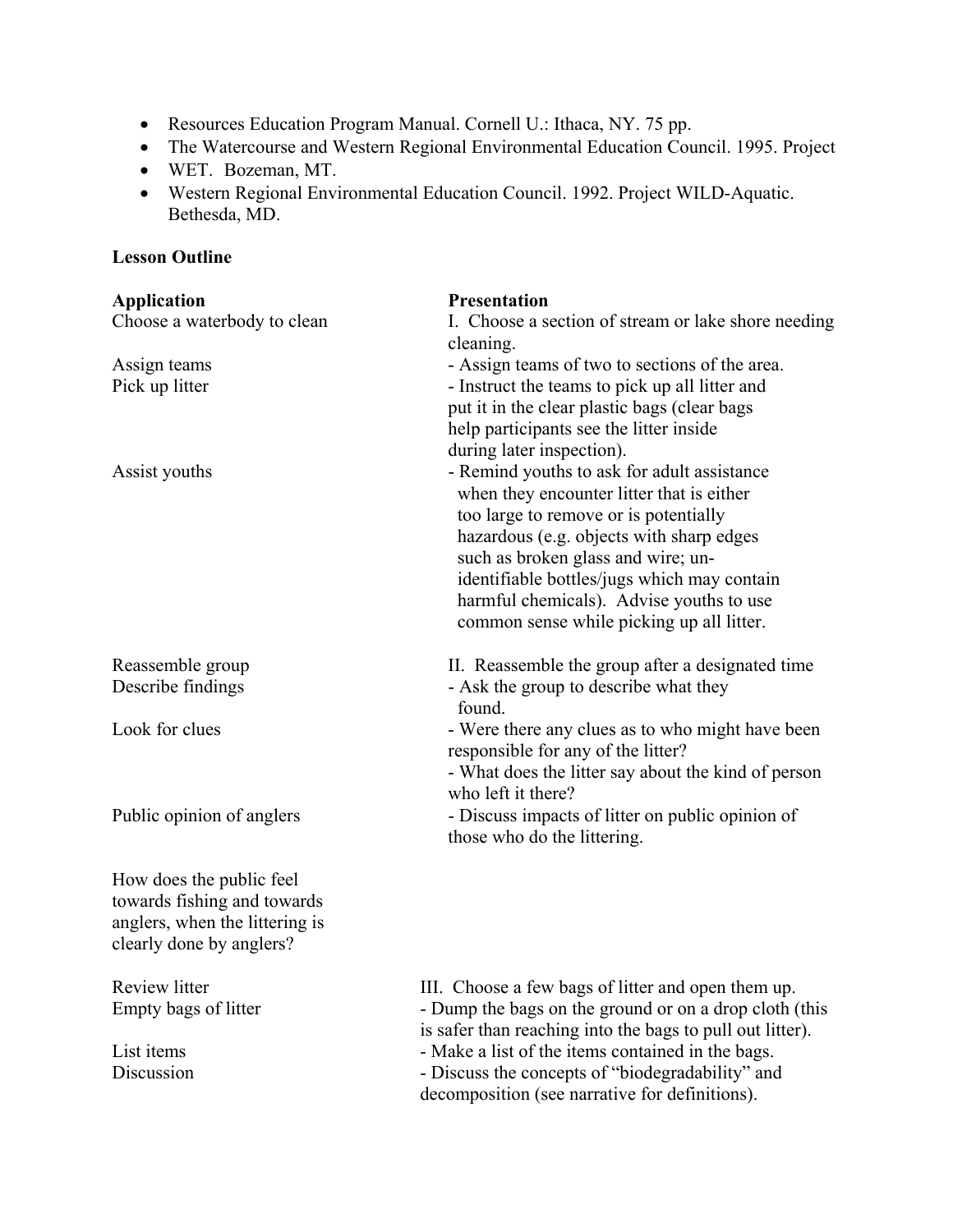| Identify and classify items<br>Impacts of litter                      | - Identify those items that do not decompose.<br>- Identify what the potential problems or impacts of<br>each item found might be on the fish or other organisms<br>living nearby.<br>- What if something ate the item of litter, or became<br>entangled in it?<br>- What if the litter contributed some chemical or<br>biological element to the ecosystem?<br>- Think about where the litter might have gone had you<br>not removed it.<br>- When considering the impact on wildlife, think about<br>any possible effects on the wildlife's food, water,<br>shelter and space. |
|-----------------------------------------------------------------------|----------------------------------------------------------------------------------------------------------------------------------------------------------------------------------------------------------------------------------------------------------------------------------------------------------------------------------------------------------------------------------------------------------------------------------------------------------------------------------------------------------------------------------------------------------------------------------|
| Litter prevention strategies                                          | - Discuss strategies your club might use to prevent the<br>area from being littered again (e.g. provide waste cans;<br>officially "adopt" the site, post a sign with your clubs<br>efforts and or mission to encourage people to follow<br>your clubs lead in environmental stewardship).                                                                                                                                                                                                                                                                                        |
| Regulations?                                                          | - Are there regulations affecting the dumping of<br>garbage in your region? If so, are they enforced?                                                                                                                                                                                                                                                                                                                                                                                                                                                                            |
| Conduct an experiment<br>Choose samples<br>Select site for experiment | IV. Set up an experiment to measure decomposition<br>1. Choose three samples of each item.<br>2. Choose a site that is not likely to be disturbed for<br>several months to a year (the side yard area at either the<br>leader's home or one of the club member's would work<br>well).                                                                                                                                                                                                                                                                                            |
| Experiment design                                                     | 3. Place one sample in water, one on top the ground,<br>and bury the last one (6-10 inches or so).                                                                                                                                                                                                                                                                                                                                                                                                                                                                               |
| Monitor experiment                                                    | 4. Monitor the decomposition process.<br>- set up a monitoring schedule:                                                                                                                                                                                                                                                                                                                                                                                                                                                                                                         |
| Records                                                               | - record date<br>- record season or weather<br>- record changes observed, if any                                                                                                                                                                                                                                                                                                                                                                                                                                                                                                 |
| Discuss results                                                       | 5. Discuss the results.                                                                                                                                                                                                                                                                                                                                                                                                                                                                                                                                                          |

#### **Lesson Narrative:**

 Years ago, an angler finding litter alongside a stream could reasonably blame it on some thoughtless picnicker or swimmer. Today, the large amount of styrofoam bait containers, plastic lure wrappers and discarded monofilament line provide silent proof that at least some people who fish also litter. This does little to influence folks to think more favorable towards anglers, and a lot to make the rest of the world think that all anglers are slobs.

 Non-biodegradable (items that do not break down or decay over time) plastics are among the most damaging kinds of litter. In both marine and freshwater environments, plastic waste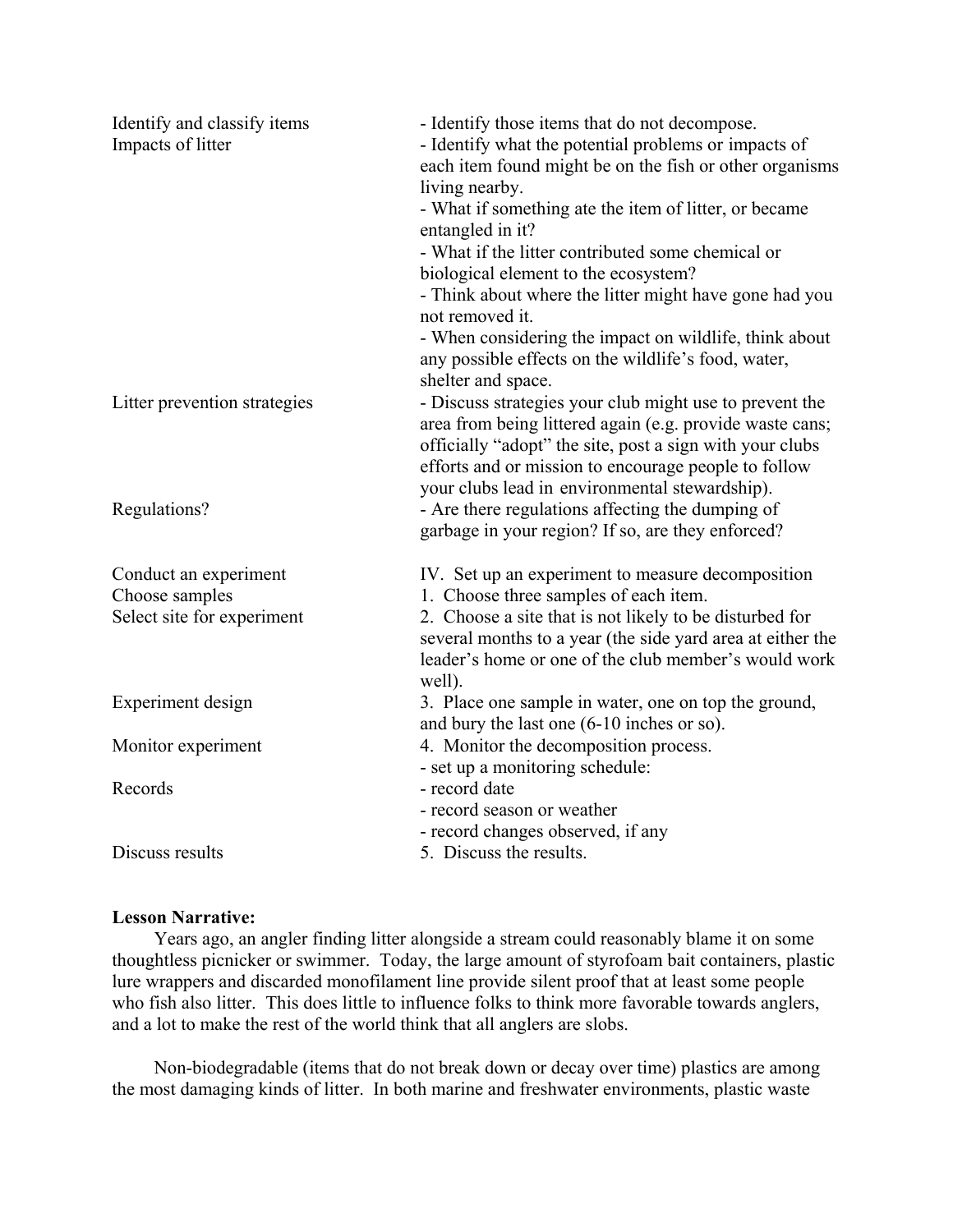materials can negatively impact wildlife. Aquatic animals often mistake some plastics for food. Plastics have been found in the stomachs of whales, dolphins, fish, birds, manatees and turtles. If these foreign materials aren't passed (eliminated in feces), they can accumulate in the intestines and cause the animal's bowels to become blocked, resulting in death. In other cases, wildlife can become entangled in plastic debris such as fishing line and plastic six-pack carriers. Plastic netting "lost" from commercial fishing fleets may be the greatest hazard to marine life. Because few fish or marine mammals can swim backwards, nearly all those entangled will die.

 Some litter can contribute to chemical pollution (introduction of toxic substances) and can be toxic in certain concentrations. Chemicals leak out of discarded containers (such as motor oil jugs) and leach (pass through by percolation or seeping) into the soil making their way to streams, lakes, and groundwater.

A litter cleanup activity not only improves the appearance of fishing sites but also drives home an important environmental and ethical message - each of us is responsible for maintaining a clean and healthy environment. Litter is evidence that someone has been there before. Like the three bears discovering evidence of Goldlilock's trespassing, your club members can use this activity to discover what type of person has been littering in your favorite fishing hole. Your group might find a clue as to who literally, has been dumping garbage. If enough evidence is found, discuss your findings with law enforcement personnel and encourage them to prosecute the offender. Or, if the litter problem appears to be more widespread, brainstorm and identify possible ways to improve the situation.

#### **Summary Activity:**

Youths will participate in a shoreline cleanup activity. They will identify different types of waste items and analyze their affect on aquatic wildlife, water and soil quality, as well as aesthetics of the outdoors.

### **Exhibit or Sharing Suggestions:**

Create a display of the trash items that were found. Identify items that are recyclable, biodegradable or toxic and provide information on properly disposing them. Identify where the litter may have come from, or who might have been responsible for the litter. Include information on how the litter affects wildlife in the area.

Write an article describing the cleanup project and send it into the local newspaper. Include photos and a description of the group's primary activities (fishing!).

Create a display demonstrating responsible consumerism: products packaged in recyclable materials, low volume packaging (not using unnecessary packaging such as boxes, wrapping) the use of refillable containers, etc.).

### **Community Service and Giving Back Activities:**

This activity *is* a community service project! Turn it into an annual event and encourage a "Local City" (yours) clean-up day.

Participate in "Adopt-A-Waterbody" programs. If none exist in your area, start one!